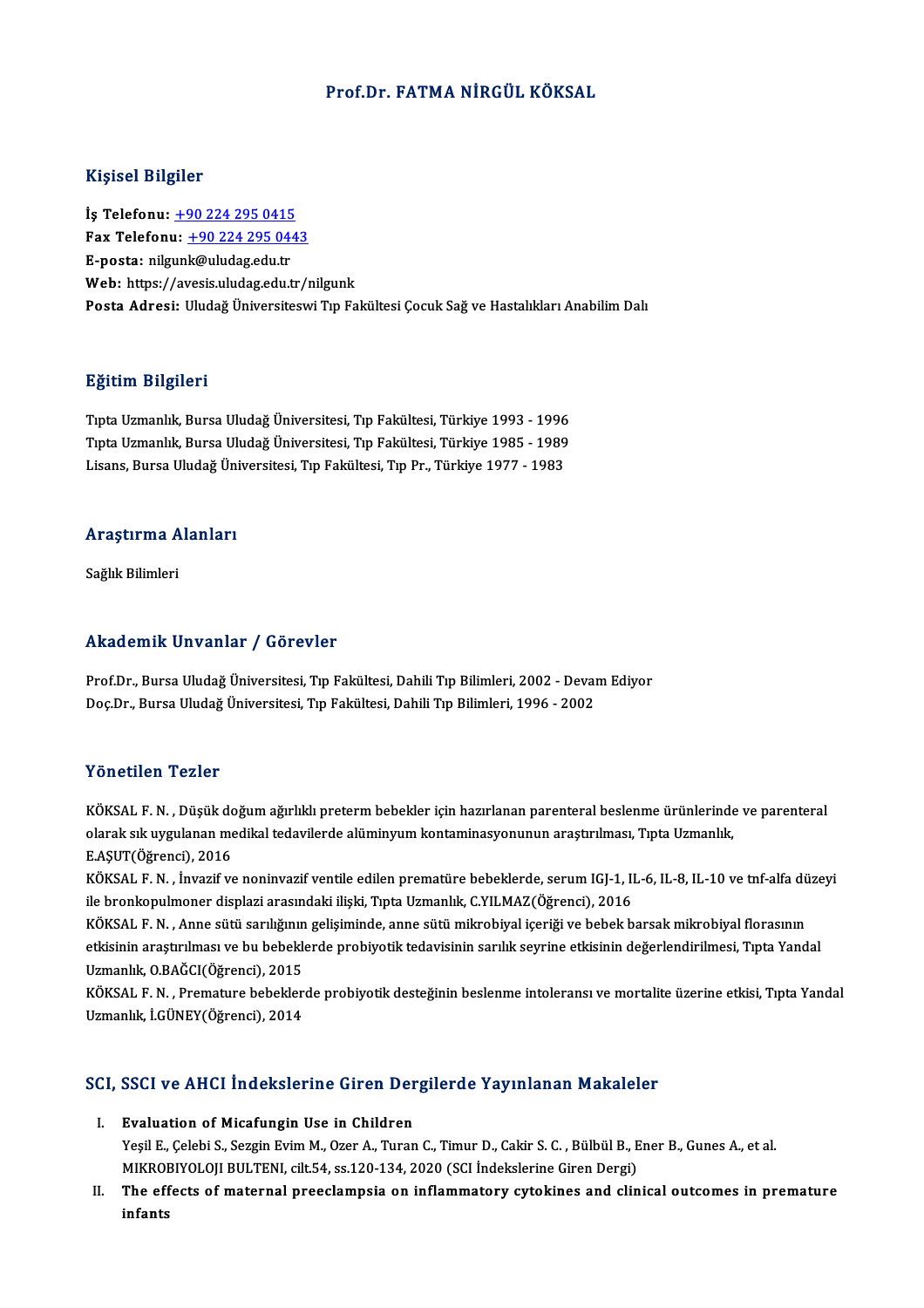Cakir S.C. ,DorumB.A. ,KoksalN.,ÖZKANH.

Cakir S. C. , Dorum B. A. , Koksal N., ÖZKAN H.<br>PAKISTAN JOURNAL OF MEDICAL SCIENCES, cilt.36, sa.2, ss.26-31, 2020 (SCI İndekslerine Giren Dergi)<br>The potential utility of real time BCP of the 165 rPNA gene in the diagnesi

- Cakir S. C. , Dorum B. A. , Koksal N., ÖZKAN H.<br>PAKISTAN JOURNAL OF MEDICAL SCIENCES, cilt.36, sa.2, ss.26-31, 2020 (SCI İndekslerine Giren Dergi)<br>III. The potential utility of real-time PCR of the 16S-rRNA gene in the dia PAKISTAN JOURNAL OF MEDICAL SCIENCES, cilt.36, sa.2, ss.26-31, 2020 (SCI Inc<br>The potential utility of real-time PCR of the 16S-rRNA gene in the diagree<br>Istanbullu K., Koksal N., Cetinkaya M., ÖZKAN H., Yakut T., Karkucak M The potential utility of real-time PCR of the 16S-rRNA gene in the diagnosis of neonat<br>Istanbullu K., Koksal N., Cetinkaya M., ÖZKAN H., Yakut T., Karkucak M., Dogan H.<br>TURKISH JOURNAL OF PEDIATRICS, cilt.61, sa.4, ss.493-TURKISH JOURNAL OF PEDIATRICS, cilt.61, sa.4, ss.493-499, 2019 (SCI Indekslerine Giren Dergi)
- Istanbullu K., Koksal N., Cetinkaya M., ÖZKAN H., Yakut T., Karkucak M., Dogan H.<br>TURKISH JOURNAL OF PEDIATRICS, cilt.61, sa.4, ss.493-499, 2019 (SCI Indekslerine Giren Dergi)<br>IV. An observational, prospective, multicenter An observational, prospective, multicenter study on rescue high-frequency oscillatory ventilation in<br>neonates failing with conventional ventilation<br>ERDEVE Ö., OKULU E., Tunc G., Celik Y., Kayacan U., Cetinkaya M., Buyukkal neonates failing with conventional ventilation<br>ERDEVE Ö., OKULU E., Tunc G., Celik Y., Kayacan U., Cetinkaya<br>PLOS ONE, cilt.14, sa.6, 2019 (SCI İndekslerine Giren Dergi)<br>New generation fish ejl and eliye eil linid for prev ERDEVE Ö., OKULU E., Tunc G., Celik Y., Kayacan U., Cetinkaya M., Buyukkale G., ÖZKAN H., Koksal N., SATAR M., 6<br>PLOS ONE, cilt.14, sa.6, 2019 (SCI İndekslerine Giren Dergi)<br>V. New-generation fish oil and olive oil lipid f
- PLOS ONE, cilt.14, sa.6, 2019 (SCI İndekslerine Giren Dergi)<br>New-generation fish oil and olive oil lipid for prevention of<br>Single center clinical trial at university hospital in Turkey<br>ÖZKAN H. Koksal N. Derum B.A., KOCAEL New-generation fish oil and olive oil lipid for prevention of oxidative damage in preterm<br>Single center clinical trial at university hospital in Turkey<br>ÖZKAN H., Koksal N., Dorum B. A. , KOCAEL F., ÖZARDA Y., BOZYİĞİT C., Single center clinical trial at university hospital in Turkey<br>ÖZKAN H., Koksal N., Dorum B. A. , KOCAEL F., ÖZARDA Y., BOZYİĞİT C., Dogan P., Varal I. G. , Bagci O.<br>PEDIATRICS INTERNATIONAL, cilt.61, sa.4, ss.388-392, 2019 ÖZKAN H., Koksal N., Dorum B. A., KOCAEL F., ÖZARDA Y., BOZYİĞİT C., Dogan P., Varal I. G., Bagci O.<br>PEDIATRICS INTERNATIONAL, cilt.61, sa.4, ss.388-392, 2019 (SCI İndekslerine Giren Dergi)<br>VI. The effectiveness of serum a
- PEDIATRICS INTERNATIONAL, cilt.61, sa.4, ss.38<br>The effectiveness of serum amyloid A for<br>parenteral nutrition in premature infants<br>ÖZKAN H. Koksal N. Dogan B. Cuney Varal L. B The effectiveness of serum amyloid A for prediction of no<br>parenteral nutrition in premature infants<br>ÖZKAN H., Koksal N., Dogan P., Guney-Varal I., Bagci O., ÖZGÜR T.<br>TURKISH JOURNAL OF REDIATRICS sit 61 se 1 se 26 22 2010 parenteral nutrition in premature infants<br>ÖZKAN H., Koksal N., Dogan P., Guney-Varal I., Bagci O., ÖZGÜR T.<br>TURKISH JOURNAL OF PEDIATRICS, cilt.61, sa.1, ss.26-33, 2019 (SCI İndekslerine Giren Dergi)<br>What shauld be the pre
- ÖZKAN H., Koksal N., Dogan P., Guney-Varal I., Bagci O., ÖZGÜR T.<br>TURKISH JOURNAL OF PEDIATRICS, cilt.61, sa.1, ss.26-33, 2019 (SCI İndekslerine Giren Dergi)<br>VII. What should be the protein target for adjustable Human TURKISH JOURNAL OF PEDIATRICS, cilt.61, sa.1, ss.26-3<br>What should be the protein target for adjustable<br>Dorum B. A. , ÖZKAN H., Cakir S. C. , Koksal N., ŞEN G. E.<br>RAKISTAN JOURNAL OF MEDICAL SCIENCES, silt 35, sa. What should be the protein target for adjustable Human Milk fortification in premature infan<br>Dorum B.A., ÖZKAN H., Cakir S. C., Koksal N., ŞEN G. E.<br>PAKISTAN JOURNAL OF MEDICAL SCIENCES, cilt.35, sa.1, ss.277-281, 2019 (SC
- VIII. Results of the Use of Micafungin in Newborns<br>Cakir S. C., CELEBI S., ÖZKAN H., Koksal N., Dorum B. A., YEŞİL E., Hacimustafaoglu M. K. PAKISTAN JOURNAL OF MEDICAL SCIENCES, cilt.35, sa.1, ss.277-281, 2019 (SCI İndeksle<br>Results of the Use of Micafungin in Newborns<br>Cakir S. C. , ÇELEBİ S., ÖZKAN H., Koksal N., Dorum B. A. , YEŞİL E., Hacimustafaoglu M. K.<br>M Results of the Use of Micafungin in Newborns<br>Cakir S. C. , ÇELEBİ S., ÖZKAN H., Koksal N., Dorum B. A. , YEŞİL E., Hacimustafaoglu M<br>MIKROBIYOLOJI BULTENI, cilt.53, sa.1, ss.70-80, 2019 (SCI İndekslerine Giren Dergi)<br>Peten
- IX. Potential use of multi-strain synbiotics for improving postnatal head circumference<br>Varal I. G., Koksal N., ÖZKAN H., Bagci O., Dogan P. MIKROBIYOLOJI BULTENI, cilt.53, sa.1, ss.70-80, 20<br>Potential use of multi-strain synbiotics for in<br>Varal I. G. , Koksal N., ÖZKAN H., Bagci O., Dogan P.<br>PAKISTAN JOUPNAL OF MEDICAL SCIENCES, silt 3. PAKISTAN JOURNAL OF MEDICAL SCIENCES, cilt.34, sa.6, ss.1502-1506, 2018 (SCI İndekslerine Giren Dergi) Varal I. G., Koksal N., ÖZKAN H., Bagci O., Dogan P.<br>PAKISTAN JOURNAL OF MEDICAL SCIENCES, cilt.34, sa.6, ss.1502-1506, 2018 (SCI İndekslerine Giren Derg<br>X. Aluminum exposure in premature babies related to total parenteral
- PAKISTAN JOURNAL OF MEDICAL SCIENC<br>Aluminum exposure in premature ba<br>Asut E., Koksal N., Dorum B. A. , ÖZKAN H.<br>TURKISH JOURNAL OF PEDIATRICS sik 60 Aluminum exposure in premature babies related to total parenteral nutrition and tre<br>Asut E., Koksal N., Dorum B. A. , ÖZKAN H.<br>TURKISH JOURNAL OF PEDIATRICS, cilt.60, sa.4, ss.385-391, 2018 (SCI İndekslerine Giren Dergi)<br>L Asut E., Koksal N., Dorum B. A. , ÖZKAN H.<br>TURKISH JOURNAL OF PEDIATRICS, cilt.60, sa.4, ss.385-391, 2018 (SCI İndekslerine Giren Dergi)<br>XI. Low serum IGF-1 and increased cytokine levels in tracheal aspirate samples ar
- TURKISH JOURNAL OF PEDIATRICS, cilt.60, sa.4, ss.385-391, 2018 (SCI Indekslerine Giren Dergi)<br>Low serum IGF-1 and increased cytokine levels in tracheal aspirate samples are asso<br>bronchopulmonary dysplasia<br>Yilmaz C., Koksal Low serum IGF-1 and increased cytokine level:<br>bronchopulmonary dysplasia<br>Yilmaz C., Koksal N., ÖZKAN H., Dorum B. A. , Bagci O.<br>TURKISH JOURNAL OF PEDIATRICS silt 50, se 2, se 15 bronchopulmonary dysplasia<br>Yilmaz C., Koksal N., ÖZKAN H., Dorum B. A. , Bagci O.<br>TURKISH JOURNAL OF PEDIATRICS, cilt.59, sa.2, ss.122-129, 2017 (SCI İndekslerine Giren Dergi)<br>The effect of early administration of combined

Yilmaz C., Koksal N., ÖZKAN H., Dorum B. A. , Bagci O.<br>TURKISH JOURNAL OF PEDIATRICS, cilt.59, sa.2, ss.122-129, 2017 (SCI İndekslerine Giren Dergi)<br>XII. The effect of early administration of combined multi-strain and mult TURKISH JOURNAL OF PEDIATRICS, cilt.59, sa.2, ss.122-129, 2017 (SCI İndekslerine Giren Dergi)<br>The effect of early administration of combined multi-strain and multi-species probiotics on<br>gastrointestinal morbidities and mor The effect of early<br>gastrointestinal m<br>tertiary care unit gastrointestinal morbidities and mortality in pre<br>tertiary care unit<br>Guney-Varal I., Koksal N., ÖZKAN H., Bagci O., Dogan P.<br>TURKISH JOURNAL OF REDIATRICS sit 59 ss 1 ss 12 : tertiary care unit<br>Guney-Varal I., Koksal N., ÖZKAN H., Bagci O., Dogan P.<br>TURKISH JOURNAL OF PEDIATRICS, cilt.59, sa.1, ss.13-19, 2017 (SCI İndekslerine Giren Dergi)<br>Serpentine like sundreme assesiated utib ensephalesele.

- Guney-Varal I., Koksal N., ÖZKAN H., Bagci O., Dogan P.<br>TURKISH JOURNAL OF PEDIATRICS, cilt.59, sa.1, ss.13-19, 2017 (:<br>XIII. Serpentine-like syndrome associated with encephalocele<br>Dorum B. A., Korkmaz S. ÖZKAN H. Koksal N TURKISH JOURNAL OF PEDIATRICS, cilt.59, sa.1, ss.13-19, 2017 (SCI İndekslerine C<br>Serpentine-like syndrome associated with encephalocele<br>Dorum B. A. , Korkmaz S., ÖZKAN H., Koksal N., Bagci O., YAZICI Z., GÜRPINAR A. N.<br>CLI Serpentine-like syndrome associated with encephalocele<br>Dorum B. A. , Korkmaz S., ÖZKAN H., Koksal N., Bagci O., YAZICI Z., GÜRPINAR A. N.<br>CLINICAL DYSMORPHOLOGY, cilt.25, sa.3, ss.110-112, 2016 (SCI İndekslerine Giren Derg Dorum B. A. , Korkmaz S., ÖZKAN H., Koksal N., Bagci O., YAZICI Z., GÜRPINAR A. N.<br>CLINICAL DYSMORPHOLOGY, cilt.25, sa.3, ss.110-112, 2016 (SCI İndekslerine Giren Dergi)<br>XIV. Culture-proven neonatal sepsis in preterm infan
- CLINICAL DYSMORPHOLOGY, cilt.25, sa.3, ss.110-112, 2016 (SCI İndekslerine Giren<br>Culture-proven neonatal sepsis in preterm infants in a neonatal intensive<br>period: Coagulase-negative Staphylococcus as the predominant pathoge Culture-proven neonatal sepsis in preterm infants in a neor<br>period: Coagulase-negative Staphylococcus as the predomin<br>ÖZKAN H., Cetinkaya M., Koksal N., ÇELEBİ S., Hacimustafaoglu M. K.<br>PEDIATRICS INTERNATIONAL silt 56,99, period: Coagulase-negative Staphylococcus as the predominant pathogen<br>ÖZKAN H., Cetinkaya M., Koksal N., ÇELEBİ S., Hacimustafaoglu M. K.<br>PEDIATRICS INTERNATIONAL, cilt.56, sa.1, ss.60-66, 2014 (SCI İndekslerine Giren Derg
- XV. Investigation of vancomycin resistant Enterococcus faeciumoutbreak in neonatal intensive care unit PEDIATRICS INTERNATIONAL, cilt.56, sa.1, ss.60-66, 2014 (SCI İndekslerine Giren Dergi)<br>Investigation of vancomycin resistant Enterococcus faecium outbreak in neonatal intensive<br>Cilo B. D. , AĞCA H., Efe K., Sinirtas M., ÇE Investigation of vancomycin resistant Enterococcus faecium outbreak in neonatal intensive care un<br>Cilo B. D. , AĞCA H., Efe K., Sinirtas M., ÇELEBİ S., ÖZKAN H., Koksal N., Hacimustafaoglu M. K. , ÖZAKIN C.<br>INTERNATIONAL J Cilo B. D. , AĞCA H., Efe K.,<br>INTERNATIONAL JOURNA<br>İndekslerine Giren Dergi)<br>Investisation of mothic INTERNATIONAL JOURNAL OF CLINICAL AND EXPERIMENTAL MEDICINE, cilt.7, sa.12, ss.5342-5347, 20<br>
indekslerine Giren Dergi)<br>
XVI. Investigation of methicillin resistant Staphylococcus aureus in neonatal intensive care unit<br>
- İndekslerine Giren Dergi)<br>XVI. Investigation of methicillin resistant Staphylococcus aureus in neonatal intensive care unit<br>AĞCA H., Topac T., Ozmerdiven G. E. , ÇELEBİ S., Koksal N., Hacimustafaoglu M. K. , Cilo B. D.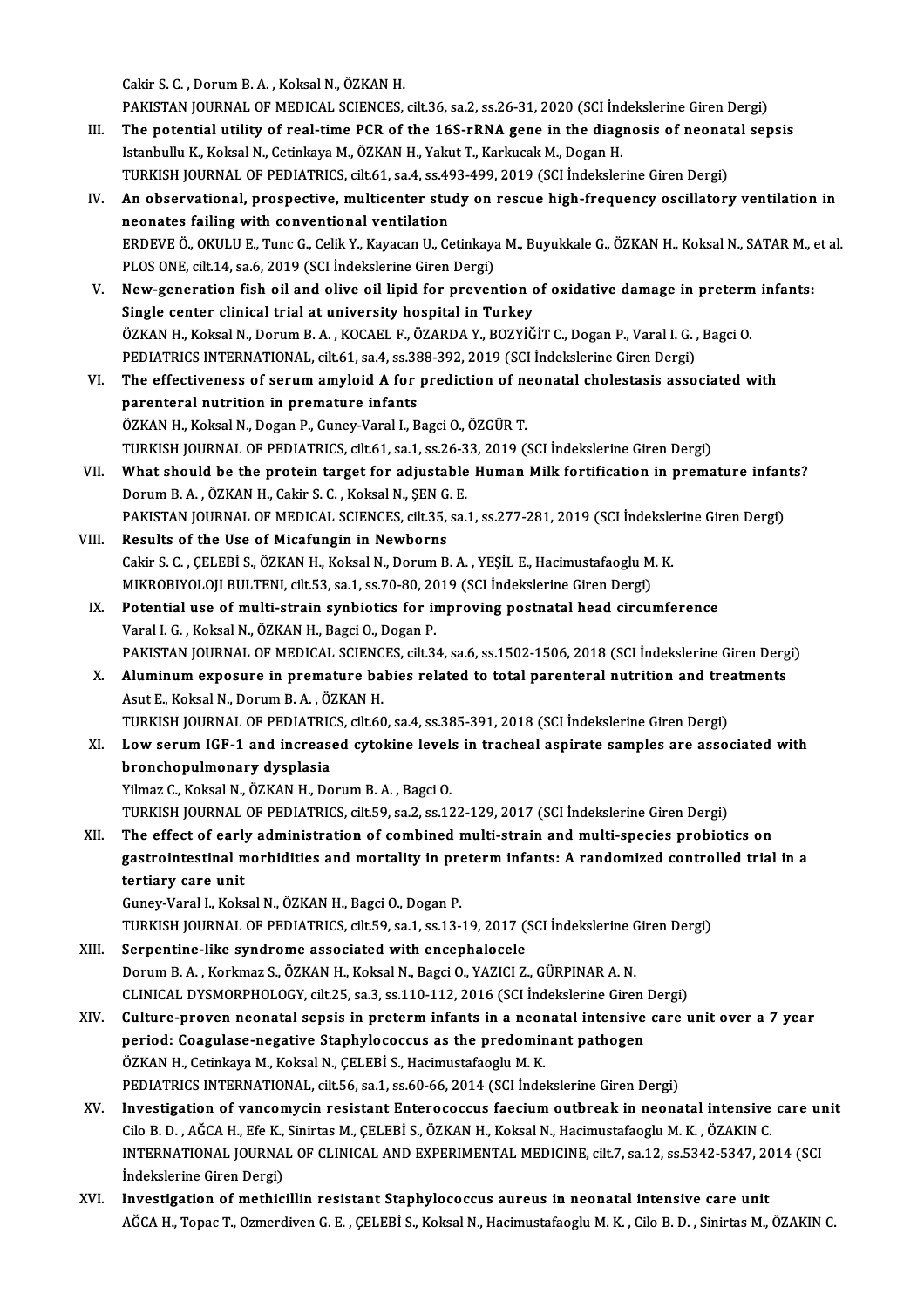INTERNATIONAL JOURNAL OF CLINICAL AND EXPERIMENTAL MEDICINE, cilt.7, sa.8, ss.2209-2213, 2014 (SCI<br>Indekslerine Circo Dergi) INTERNATIONAL JOURNA<br>İndekslerine Giren Dergi)<br>Neuronnatestive effecti INTERNATIONAL JOURNAL OF CLINICAL AND EXPERIMENTAL MEDICINE, cilt.7, sa.8, ss.2209-2213, 2014 (SCHER)<br>Indekslerine Giren Dergi)<br>XVII. Neuroprotective effects of uridine in a rat model of neonatal hypoxic-ischemic encephalo

- İndekslerine Giren Dergi)<br>Neuroprotective effects of uridine in a rat model of neonatal hypoxic<br>Cansev M., Minbay Z., Gören B., Yaylagul E. O. , Cetinkaya M., Koksal N., Alkan T.<br>NEUPOSCIENCE LETTEDS, silt 542, sa 65, 70, Neuroprotective effects of uridine in a rat model of neonatal hypoxic-is<br>Cansev M., Minbay Z., Gören B., Yaylagul E. O. , Cetinkaya M., Koksal N., Alkan T.<br>NEUROSCIENCE LETTERS, cilt.542, ss.65-70, 2013 (SCI İndekslerine G Cansev M., Minbay Z., Gören B., Yaylagul E. O. , Cetinkaya M., Koksal N., Alkan T.<br>NEUROSCIENCE LETTERS, cilt.542, ss.65-70, 2013 (SCI İndekslerine Giren Dergi)<br>XVIII. Increased incidence of bronchopulmonary dysplasia in p
- NEUROSCIENCE LETTERS, cilt.542, ss.65-70, 2013 (SCI İndekslerine Giren Dergi)<br>Increased incidence of bronchopulmonary dysplasia in preterm infants exposed to preeclampsia<br>ÖZKAN H., Cetinkaya M., Koksal N.<br>JOURNAL OF MATERN Increased incidence of bronchopulmonary dysplasia in preterm infants exposed to preeclampsia<br>ÖZKAN H., Cetinkaya M., Koksal N.<br>JOURNAL OF MATERNAL-FETAL & NEONATAL MEDICINE, cilt.25, sa.12, ss.2681-2685, 2012 (SCI İndeksle ÖZKAN H., Cetinkaya M., Koksal N.<br>JOURNAL OF MATERNAL-FETAL 8<br>Giren Dergi) JOURNAL OF MATERNAL-FETAL & NEONATAL MEDICINE, cilt.25, sa.12, ss.2681-2685, 2012 (SCI İndekslerine<br>Giren Dergi)<br>XIX. Maternal preeclampsia is associated with increased risk of necrotizing enterocolitis in preterm<br>infonts
- Giren De<br>Matern<br>infants<br><sup>Cetinkav</sup> Maternal preeclampsia is asso<br>infants<br>Cetinkaya M., ÖZKAN H., Koksal N.<br>EARLY HUMAN DEVELOPMENT. © infants<br>Cetinkaya M., ÖZKAN H., Koksal N.<br>EARLY HUMAN DEVELOPMENT, cilt.88, sa.11, ss.893-898, 2012 (SCI İndekslerine Giren Dergi)

## Cetinkaya M., ÖZKAN H., Koksal N.<br>EARLY HUMAN DEVELOPMENT, cilt.88, sa.11, ss.893-898, 2012 (SCI İndekslerine Giren Dergi)<br>XX. A NEW SCORING SYSTEM FOR EVALUATION OF MULTIPLE ORGAN DYSFUNCTION SYNDROME IN EARLY HUMAN DEVELOP<br>A NEW SCORING SYSTE<br>PREMATURE INFANTS A NEW SCORING SYSTEM FOR<br>PREMATURE INFANTS<br>Cetinkaya M., Koksal N., ÖZKAN H.<br>AMERICAN IQURNAL OF CRITICAL

PREMATURE INFANTS<br>Cetinkaya M., Koksal N., ÖZKAN H.<br>AMERICAN JOURNAL OF CRITICAL CARE, cilt.21, sa.5, ss.328-337, 2012 (SCI İndekslerine Giren Dergi)<br>Neonatal sandidiasis: Besults of an 8 year study. Cetinkaya M., Koksal N., ÖZKAN H.<br>AMERICAN JOURNAL OF CRITICAL CARE, cilt.21, sa.5, ss.328-337, 2012 (SCI İr<br>XXI. Neonatal candidiasis: Results of an 8 year study<br>CELEBI S., Hacimustafaoglu M. K., Koksal N., ÖZKAN H., Ceti

AMERICAN JOURNAL OF CRITICAL CARE, cilt.21, sa.5, ss.328-337, 2012 (SCI İn Neonatal candidiasis: Results of an 8 year study<br>CELEBİ S., Hacimustafaoglu M. K. , Koksal N., ÖZKAN H., Cetinkaya M., ENER B.<br>REDIATRICS INTERNATI Neonatal candidiasis: Results of an 8 year study<br>ÇELEBİ S., Hacimustafaoglu M. K. , Koksal N., ÖZKAN H., Cetinkaya M., ENER B.<br>PEDIATRICS INTERNATIONAL, cilt.54, sa.3, ss.341-349, 2012 (SCI İndekslerine Giren Dergi)<br>Value

XXII. Value of serum and bronchoalveolar fluid lavage pro- and anti-inflammatory cytokine levels for<br>predicting bronchopulmonary dysplasia in premature infants. PEDIATRICS INTERNATIONAL, cilt54, sa.3, ss.341-349, 2012 (SCI İndel<br>Value of serum and bronchoalveolar fluid lavage pro- and ant<br>predicting bronchopulmonary dysplasia in premature infants.<br>Koksal N. Kavik B. Cotinkava M. Ö Koksal N., Kayik B., Cetinkaya M., ÖZKAN H., BUDAK F., Kilic S. Ş. , CANITEZ Y., ORAL H. B. predicting bronchopulmonary dysplasia in premature infants.<br>Koksal N., Kayik B., Cetinkaya M., ÖZKAN H., BUDAK F., Kilic S. Ş. , CANITEZ Y., ORAL H. B.<br>European cytokine network, cilt.23, sa.2, ss.29-35, 2012 (SCI Expanded Koksal N., Kayik B., Cetinkaya M., ÖZKAN H., BUDAK F., Kilic S. Ş. , CANITEZ Y., ORAL H. B.<br>European cytokine network, cilt.23, sa.2, ss.29-35, 2012 (SCI Expanded Indekslerine Giren Dergi)<br>XXIII. Serum mannose-binding lect

European cytokine network, cilt.23, s<br>Serum mannose-binding lectin (<br>neonatal sepsis and pneumonia.<br>Orkan H. Koksal N. Cetinkaya M. Kil Serum mannose-binding lectin (MBL) gene polymorphism and low<br>neonatal sepsis and pneumonia.<br>Ozkan H., Koksal N., Cetinkaya M., Kilic S. Ş. , Celebi S., ORAL H. B. , BUDAK F.<br>Journal of peringtalogy : official journal of th

neonatal sepsis and pneumonia.<br>Ozkan H., Koksal N., Cetinkaya M., Kilic S. Ş. , Celebi S., ORAL H. B. , BUDAK F.<br>Journal of perinatology : official journal of the California Perinatal Association, cilt.32, sa.3, ss.210-7, Ozkan H., Koksal N., Cetinkaya M., Kili<br>Journal of perinatology : official jour<br>Expanded Indekslerine Giren Dergi)<br>Neonatal ostaefibrous dyaplosia Journal of perinatology : official journal of the California Perinatal Association, cilt.32, sa.3, ss.210-7, 2012 (S. Expanded Indekslerine Giren Dergi)<br>XXIV. Neonatal osteofibrous dysplasia associated with pathological ti

# Expanded Indekslerine Gire<br>Neonatal osteofibrous d<br>review of the literature<br>Cetinkaya M. ÖZKAN H. Ko Neonatal osteofibrous dysplasia associated with pa<br>review of the literature<br>Cetinkaya M., ÖZKAN H., Koksal N., Sarisozen B., YAZICI Z.<br>JOUPNAL OF PEDIATRIC OPTHORAEDICS RART R. gilt 21.

review of the literature<br>Cetinkaya M., ÖZKAN H., Koksal N., Sarisozen B., YAZICI Z.<br>JOURNAL OF PEDIATRIC ORTHOPAEDICS-PART B, cilt.21, sa.2, ss.183-186, 2012 (SCI İndekslerine Giren Dergi)

## Cetinkaya M., ÖZKAN H., Koksal N., Sarisozen B., YAZICI Z.<br>JOURNAL OF PEDIATRIC ORTHOPAEDICS-PART B, cilt.21, sa.2, ss.183-186, 2012 (SCI Indekslerine Giren Der<br>XXV. Neuroprotective effects of melatonin administered alone neonatal hypoxic-ischemic rat model<br>ÖZYENER F., Cetinkaya M., ALKAN T., GÖREN B., KAFA İ. M. , Kurt M. A. , Koksal N. Neuroprotective effects of melatonin administered alone or in combina<br>neonatal hypoxic-ischemic rat model<br>ÖZYENER F., Cetinkaya M., ALKAN T., GÖREN B., KAFA İ. M. , Kurt M. A. , Koksal N.<br>RESTORATIVE NEUROLOCY AND NEUROSCI

neonatal hypoxic-ischemic rat model<br>ÖZYENER F., Cetinkaya M., ALKAN T., GÖREN B., KAFA İ. M. , Kurt M. A. , Koksal N.<br>RESTORATIVE NEUROLOGY AND NEUROSCIENCE, cilt.30, sa.5, ss.435-444, 2012 (SCI İndekslerine Giren Dergi)<br>N ÖZYENER F., Cetinkaya M., ALKAN T., GÖREN B., KAFA İ. M., Kurt M. A., Koksal N.<br>RESTORATIVE NEUROLOGY AND NEUROSCIENCE, cilt.30, sa.5, ss.435-444, 2012 (SCI İn<br>XXVI. Nosocomial infections in neonatology clinic and neonatal

### RESTORATIVE NEUROLOGY AND NEUROSCIENCE, cilt.30, sa.5, ss.435-444, 2012 (SCI İndek<br>Nosocomial infections in neonatology clinic and neonatal intensive care unit<br>Hacimustafaoglu M. K. , ÇELEBİ S., Koksal N., Kavurt S., ÖZKAN Nosocomial infections in neonatology clinic and neonatal intensive care unit<br>Hacimustafaoglu M. K. , ÇELEBİ S., Koksal N., Kavurt S., ÖZKAN H., Cetinkaya M., ÖZKAYA G.<br>TURK PEDIATRI ARSIVI-TURKISH ARCHIVES OF PEDIATRICS, c Hacimustafaoglu M. K., ÇELEBİ S., Koksal N., Kavurt S., ÖZKAN H., Cetinkaya M., ÖZKAYA G. TURK PEDIATRI ARSIVI-TURKISH ARCHIVES OF PEDIATRICS, cilt.46, sa.4, ss.302-307, 2011 (SCI İndek:<br>Dergi)<br>XXVII. Maternal preeclampsia is associated with an increased risk of retinopathy of prematurity<br> $\ddot{o}7VANH$  Cetinicus

Dergi)<br>Maternal preeclampsia is associated with an incr<br>ÖZKAN H., Cetinkaya M., Koksal N., Ozmen A., YILDIZ M.<br>JOUPNAL OF PERINATAL MEDICINE, silt 29, 29, 5, 25, 523 Maternal preeclampsia is associated with an increased risk of retinopathy of premature<br>OZKAN H., Cetinkaya M., Koksal N., Ozmen A., YILDIZ M.<br>JOURNAL OF PERINATAL MEDICINE, cilt.39, sa.5, ss.523-527, 2011 (SCI İndekslerine JOURNAL OF PERINATAL MEDICINE, cilt.39, sa.5, ss.523-527, 2011 (SCI Indekslerine Giren Dergi)

ÖZKAN H., Cetinkaya M., Koksal N., Ozmen A., YILDIZ M.<br>JOURNAL OF PERINATAL MEDICINE, cilt.39, sa.5, ss.523-527, 2011 (SCI İndekslerine Giren Dergi)<br>XXVIII. Comparison of the efficacy of serum amyloid A, C-reactive protein CetinkayaM.,OzkanH.,KoksalN.,AkaciO.,ÖZGÜRT. diagnosis and follow-up of necrotizing enterocolitis in premature infants<br>Cetinkaya M., Ozkan H., Koksal N., Akaci O., ÖZGÜR T.<br>JOURNAL OF PEDIATRIC SURGERY, cilt.46, sa.8, ss.1482-1489, 2011 (SCI İndekslerine Giren Dergi)

Cetinkaya M., Ozkan H., Koksal N., Akaci O., ÖZGÜR T.<br>JOURNAL OF PEDIATRIC SURGERY, cilt.46, sa.8, ss.1482-1489, 2011 (SCI İndekslerine Giren Dergi)<br>XXIX. Comparison of lipid emulsions on antioxidant capacity in preter JOURNAL<br>Comparis<br>nutrition<br>Koksal N Comparison of lipid emulsions on antioxidant capacity in preterm infants receiving parenteral<br>nutrition<br>Koksal N., Kavurt A. V. , Cetinkaya M., ÖZARDA Y., Ozkan H.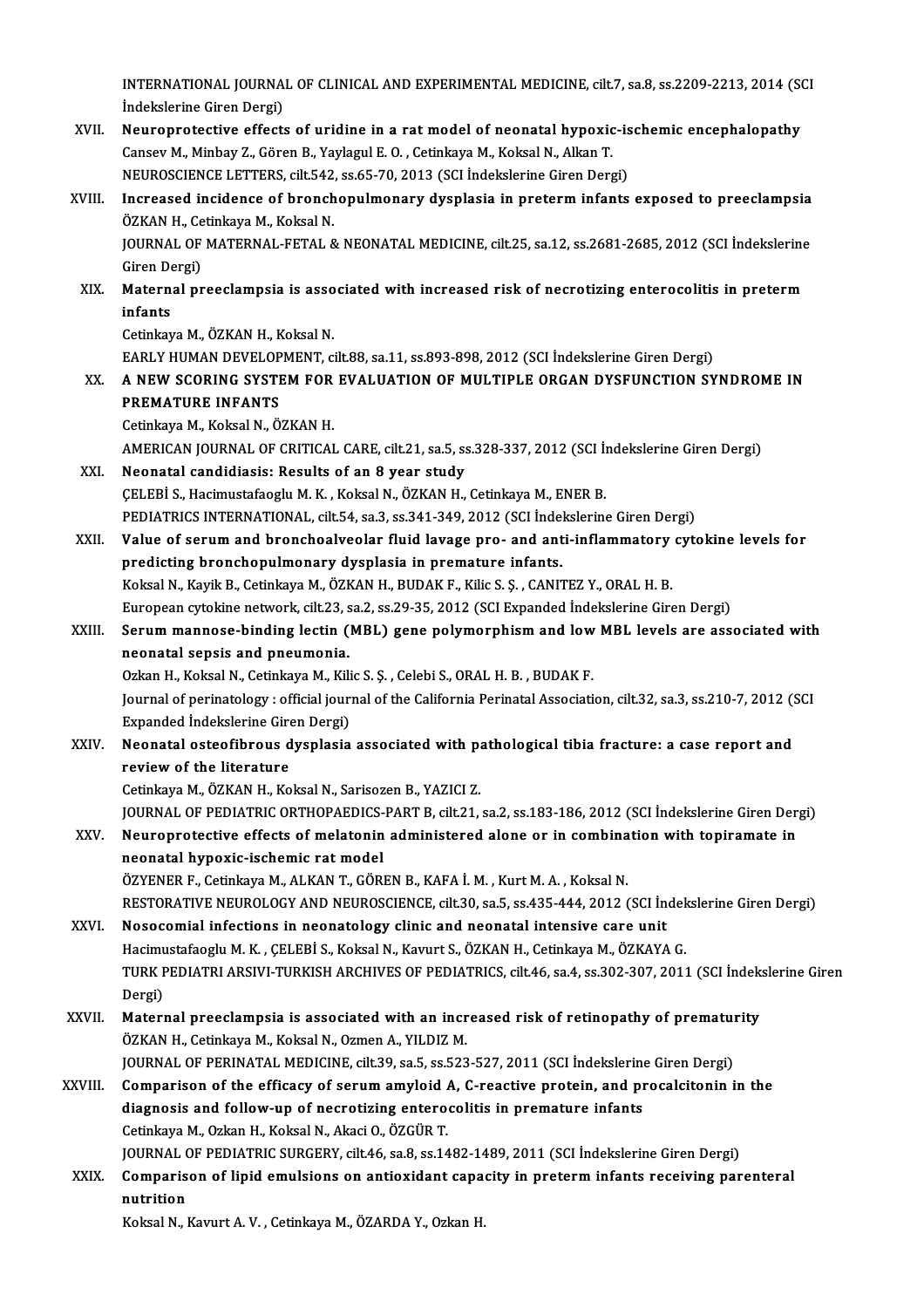|              | PEDIATRICS INTERNATIONAL, cilt.53, sa.4, ss.562-566, 2011 (SCI Indekslerine Giren Dergi)                                                                             |
|--------------|----------------------------------------------------------------------------------------------------------------------------------------------------------------------|
| XXX.         | Human 2009 influenza A (H1N1) virus infection in a premature infant born to an H1N1-infected                                                                         |
|              | mother: placental transmission?                                                                                                                                      |
|              | Cetinkaya M., ÖZKAN H., ÇELEBİ S., Koksal N., Hacimustafaoglu M. K.                                                                                                  |
|              | TURKISH JOURNAL OF PEDIATRICS, cilt.53, sa.4, ss.441-444, 2011 (SCI Indekslerine Giren Dergi)                                                                        |
| <b>XXXI</b>  | Severe fetal valproate syndrome: combination of complex cardiac defect, multicystic dysplastic                                                                       |
|              | kidney, and trigonocephaly                                                                                                                                           |
|              | ÖZKAN H., Cetinkaya M., Koksal N., Yapici S.                                                                                                                         |
|              | JOURNAL OF MATERNAL-FETAL & NEONATAL MEDICINE, cilt.24, sa.3, ss.521-524, 2011 (SCI Indekslerine Giren                                                               |
|              | Dergi)                                                                                                                                                               |
| XXXII.       | Possible Neuroprotective Effects of Magnesium Sulfate and Melatonin as Both Pre- and Post-                                                                           |
|              | Treatment in a Neonatal Hypoxic-Ischemic Rat Model<br>Cetinkaya M., ALKAN T., ÖZYENER F., KAFA İ. M., Kurt M. A., Koksal N.                                          |
|              | NEONATOLOGY, cilt99, sa.4, ss.302-310, 2011 (SCI Indekslerine Giren Dergi)                                                                                           |
| XXXIII.      | The efficacy of serial serum amyloid A measurements for diagnosis and follow-up of necrotizing                                                                       |
|              | enterocolitis in premature infants                                                                                                                                   |
|              | Cetinkaya M., ÖZKAN H., Koksal N., Akaci O., ÖZGÜR T.                                                                                                                |
|              | PEDIATRIC SURGERY INTERNATIONAL, cilt.26, sa.8, ss.835-841, 2010 (SCI Indekslerine Giren Dergi)                                                                      |
| XXXIV.       | Growth and nutritional follow up of premature newborns after discharge                                                                                               |
|              | Koksal N.                                                                                                                                                            |
|              | TURK PEDIATRI ARSIVI-TURKISH ARCHIVES OF PEDIATRICS, cilt.45, ss.15-19, 2010 (SCI İndekslerine Giren Dergi)                                                          |
| XXXV.        | Colistimethate sodium therapy for multidrug-resistant isolates in pediatric patients                                                                                 |
|              | ÇELEBİ S., Hacimustafaoglu M. K., Koksal N., ÖZKAN H., Cetinkaya M.                                                                                                  |
|              | PEDIATRICS INTERNATIONAL, cilt.52, sa.3, ss.410-414, 2010 (SCI Indekslerine Giren Dergi)                                                                             |
| <b>XXXVI</b> | Neonatal outcomes of premature infants born to preeclamptic mothers                                                                                                  |
|              | Cetinkaya M., Ozkan H., Koksal N., Karali Z., ÖZGÜR T.<br>JOURNAL OF MATERNAL-FETAL & NEONATAL MEDICINE, cilt.23, sa.5, ss.425-430, 2010 (SCI Indekslerine Giren     |
|              | Dergi)                                                                                                                                                               |
| XXXVII.      | Neonatal outcomes of pregnancy complicated by idiopathic thrombocytopenic purpura                                                                                    |
|              | Ozkan H., Cetinkaya M., Koksal N., Ali R., Gunes A. M., Baytan B., Ozkalemkas F., Ozkocaman V., Ozcelik T., Gunay U.,                                                |
|              | et al.                                                                                                                                                               |
|              | JOURNAL OF PERINATOLOGY, cilt.30, sa.1, ss.38-44, 2010 (SCI Indekslerine Giren Dergi)                                                                                |
| XXXVIII.     | Early administration of the second surfactant dose in preterm infants with severe respiratory                                                                        |
|              | distress syndrome                                                                                                                                                    |
|              | Koksal N., Akpinar R., Cetinkaya M.                                                                                                                                  |
|              | TURKISH JOURNAL OF PEDIATRICS, cilt.51, sa.6, ss.556-564, 2009 (SCI İndekslerine Giren Dergi)                                                                        |
| XXXIX.       | Imatinib use during pregnancy and breast feeding: a case report and review of the literature                                                                         |
|              | ALİ R., ÖZKALEMKAŞ F., Kimya Y., Koksal N., ÖZKOCAMAN V., Gulten T., Yorulmaz H., Tunali A.                                                                          |
|              | ARCHIVES OF GYNECOLOGY AND OBSTETRICS, cilt.280, sa.2, ss.169-175, 2009 (SCI İndekslerine Giren Dergi)                                                               |
| XL.          | Pseudomonas aeruginosa pleural empyema in a preterm infant                                                                                                           |
|              | ÖZKAN H., Cetinkaya M., Koksal N., ÇELEBİ S., Hacimustafaoglu M. K.<br>TURKISH JOURNAL OF PEDIATRICS, cilt.51, sa.4, ss.395-398, 2009 (SCI İndekslerine Giren Dergi) |
| XLI.         | Pregnancy in chronic lymphocytic leukemia: Experience with fetal exposure to chlorambucil                                                                            |
|              | ALİ R., ÖZKALEMKAŞ F., Kimya Y., Koksal N., ÖZKOCAMAN V., Yorulmaz H., Eroglu A., Ozcclik T., Tunali A.                                                              |
|              | LEUKEMIA RESEARCH, cilt.33, sa.4, ss.567-569, 2009 (SCI İndekslerine Giren Dergi)                                                                                    |
| XLII.        | Comparison of serum amyloid A concentrations with those of C-reactive protein and procalcitonin in                                                                   |
|              | diagnosis and follow-up of neonatal sepsis in premature infants                                                                                                      |
|              | Cetinkaya M., Oezkan H., Koeksal N., Celebi S., Hacimustafaoglu M. K.                                                                                                |
|              | JOURNAL OF PERINATOLOGY, cilt.29, sa.3, ss.225-231, 2009 (SCI Indekslerine Giren Dergi)                                                                              |
| XLIII.       | Neonatal myiasis: a case report                                                                                                                                      |
|              | Cetinkaya M., ÖZKAN H., Koeksal N., Coskun Ş. Z., Hacimustafaoglu M. K., GİRİŞGİN O.                                                                                 |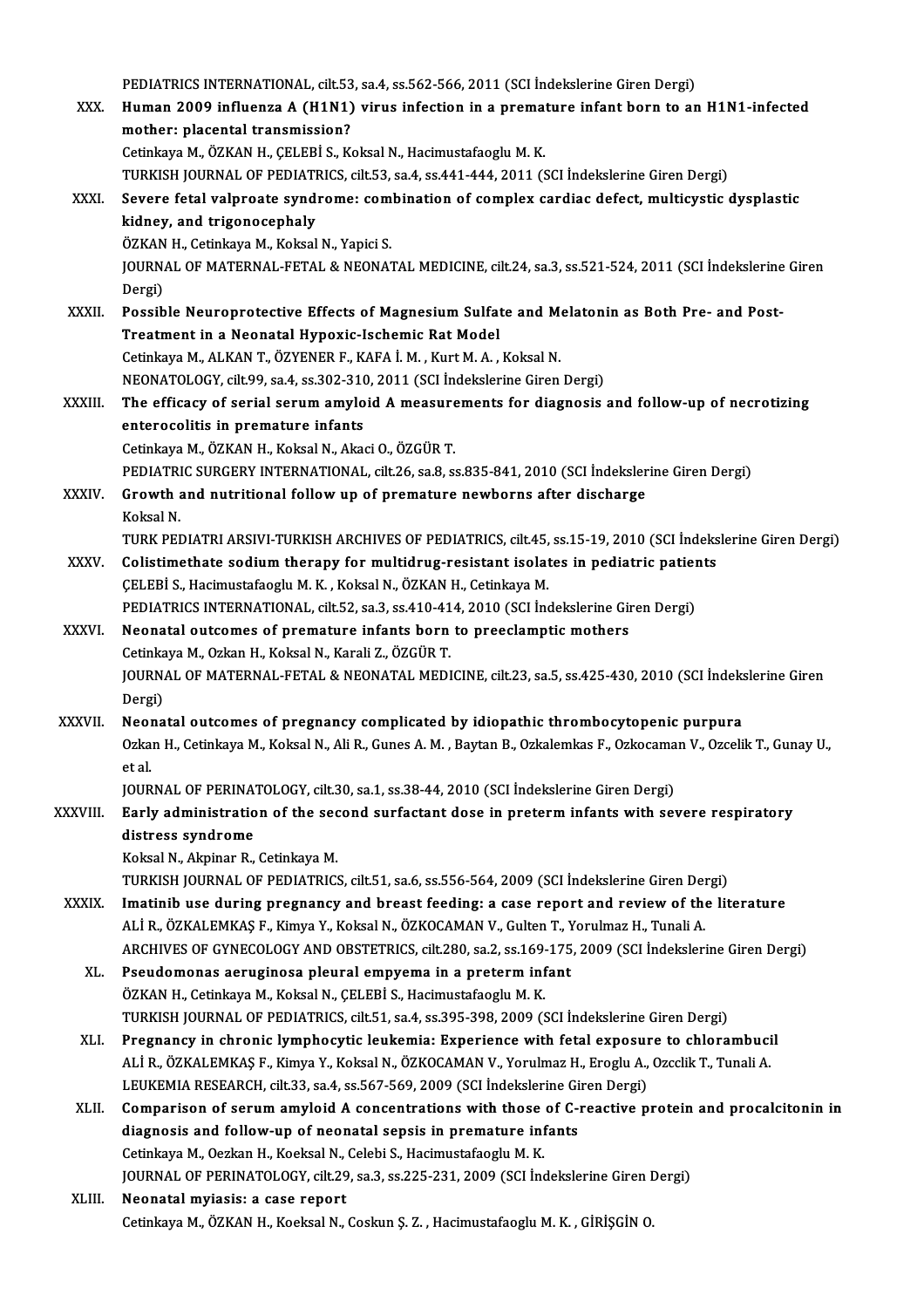TURKISH JOURNAL OF PEDIATRICS, cilt.50, sa.6, ss.581-584, 2008 (SCI İndekslerine Giren Dergi)<br>Hunernrestaslandin E sundrama: use of indemathesin and stanaid, and death due to y

- XLIV. Hyperprostaglandin E syndrome: use of indomethacin and steroid, and death due to necrotizing TURKISH JOURNAL OF PED<br>Hyperprostaglandin E sy<br>enterocolitis and sepsis<br>Cetinicum M. Kookool N. Ö3 CetinkayaM.,KoeksalN.,ÖZKANH.,DÖNMEZO.,SAĞLAMH.,KIRIŞTIOĞLUİ. enterocolitis and sepsis<br>Cetinkaya M., Koeksal N., ÖZKAN H., DÖNMEZ O., SAĞLAM H., KIRIŞTIOĞLU İ.<br>TURKISH JOURNAL OF PEDIATRICS, cilt.50, sa.4, ss.386-390, 2008 (SCI İndekslerine Giren Dergi)<br>Beference values for nasnatal
	-
- XLV. Reference values for neonatal thyroid volumes in a moderately iodine-deficient area<br>Koksal N., Akturk B., Saglam H., Yazici Z., Cetinkaya M. TURKISH JOURNAL OF PEDIATRICS, cilt.50, sa.4, ss.38<br>Reference values for neonatal thyroid volumes<br>Koksal N., Akturk B., Saglam H., Yazici Z., Cetinkaya M.<br>JOUPNAL OF ENDOCPINOLOGICAL INVESTICATION JOURNALOF ENDOCRINOLOGICAL INVESTIGATION, cilt.31, sa.7, ss.642-646,2008 (SCI İndekslerineGirenDergi) Koksal N., Akturk B., Saglam H., Yazici Z., Cetinkaya M.<br>JOURNAL OF ENDOCRINOLOGICAL INVESTIGATION, cilt.31, sa.7, ss.642-646, 2008 (SCI İndekslerine G<br>XLVI. Spondylocostal dysostosis associated with diaphragmatic hernia a
- JOURNAL OF ENDOCRINOLOGICAL INVESTIGATION, cilt.31, sa<br>Spondylocostal dysostosis associated with diaphragm<br>Cetinkaya M., ÖZKAN H., Koksal N., YAZICI Z., YALÇINKAYA Ü.<br>CLINICAL DYSMORRHOLOCY, silt.17, sa 2, ss.151,154, 2008 Spondylocostal dysostosis associated with diaphragmatic hernia and neural tub<br>Cetinkaya M., ÖZKAN H., Koksal N., YAZICI Z., YALÇINKAYA Ü.<br>CLINICAL DYSMORPHOLOGY, cilt.17, sa.2, ss.151-154, 2008 (SCI İndekslerine Giren Derg Cetinkaya M., ÖZKAN H., Koksal N., YAZICI Z., YALÇINKAYA Ü.<br>CLINICAL DYSMORPHOLOGY, cilt.17, sa.2, ss.151-154, 2008 (SCI İndekslerine Giren Dergi)<br>XLVII. Increased incidence of congenital hypothyroidism due to iodine defic
- Saglam H., Bukukuysal L., Koksal N., Ercan I., Tarim Ö. F. Increased incidence of congenital hypothyroidism due to iodine deficiency.<br>Saglam H., Bukukuysal L., Koksal N., Ercan I., Tarim Ö. F.<br>Pediatrics international : official journal of the Japan Pediatric Society, cilt.49, sa. Saglam H., Bukukuysal L., I<br>Pediatrics international : o<br>İndekslerine Giren Dergi)<br>Pele ef preselsitenin sı Pediatrics international : official journal of the Japan Pediatric Society, cilt.49, sa.1, ss.76<br>
indekslerine Giren Dergi)<br>
XLVIII. Role of procalcitonin and CRP in diagnosis and follow-up of neonatal sepsis<br>
Kelgal N. Ha
- Indekslerine Giren Dergi)<br>Role of procalcitonin and CRP in diagnosis and follow-up of neonatal sepsis<br>Koksal N., Harmanci R., Cetinkaya M., Hacimustafaoglu M. K. TURKISH JOURNAL OF PEDIATRICS, cilt.49, sa.1, ss.21-29, 2007 (SCI İndekslerine Giren Dergi) Koksal N., Harmanci R., Cetinkaya M., Hacimustafaoglu M. K.<br>TURKISH JOURNAL OF PEDIATRICS, cilt.49, sa.1, ss.21-29, 2007 (SCI İndekslerine Giren Dergi)<br>XLIX. Nonbronchoscopic bronchoalveolar lavage for diagnosing venti

# TURKISH JO<br>Nonbroncl<br>newborns<br>Kookeal N Nonbronchoscopic bronchoalveolar lavage for d<br>newborns<br>Koeksal N., Hacimustafaoglu M. K. , Celebi S., Oezakin C.<br>TURKISH JOURNAL OF REDIATRICS, silt 48, sa 3, ss 212.

newborns<br>Koeksal N., Hacimustafaoglu M. K. , Celebi S., Oezakin C.<br>TURKISH JOURNAL OF PEDIATRICS, cilt.48, sa.3, ss.213-220, 2006 (SCI İndekslerine Giren Dergi)

Koeksal N., Hacimustafaoglu M. K. , Celebi S., Oezakin C.<br>TURKISH JOURNAL OF PEDIATRICS, cilt.48, sa.3, ss.213-220, 2006 (SCI İndekslerine Giren Dergi)<br>L. Pregnancy under treatment of imatinib and successful labor in a pat TURKISH JOURNAL OF PEDIATRICS, cilt.48, sa.3, ss.213-220, 2006 (SCI İndekslerine Giren Dergi)<br>Pregnancy under treatment of imatinib and successful labor in a patient with chronic myeloge<br>leukemia (CML) - Outcome of discont Pregnancy<br>leukemia (<br>remission<br><sup>Ali P.</sup> Orkek leukemia (CML) - Outcome of discontinuation of imatinib therapy after achieving a molecular<br>remission<br>Ali R., Ozkalemkas F., Ozcelik T., Ozkocaman V., Ozan U., Kimya Y., Koksal N., Gulten T., Yakut T., Tunali A.<br>LEUKEMIA R

Ali R., Ozkalemkas F., Ozcelik T., Ozkocaman V., Ozan U., Kimya Y., Koksal N., Gulten T., Yakut T., Tunali A. Ali R., Ozkalemkas F., Ozcelik T., Ozkocaman V., Ozan U., Kimya Y., Koksal N., Gulten T., Yakut T., Tunali A.<br>LEUKEMIA RESEARCH, cilt.29, sa.8, ss.971-973, 2005 (SCI İndekslerine Giren Dergi)<br>LI. Complement 4 levels as ear

## LEUKEMIA RESEARCI<br>Complement 4 leve<br>distress syndrome<br>Turker 6 Koksel N distress syndrome<br>Turker G., Koksal N.

AMERICAN JOURNAL OF PERINATOLOGY, cilt.22, sa.3, ss.149-154, 2005 (SCI İndekslerine Giren Dergi)

- Turker G., Koksal N.<br>AMERICAN JOURNAL OF PERINATOLOGY, cilt.22, sa.3, ss.149-154, 2005 (SCI indek<br>LII. Tear function and ocular surface findings in premature and term babies<br>Degru M. Karakaya H. Baykaya M. Ozman A. Kaksal AMERICAN JOURNAL OF PERINATOLOGY, cilt.22, sa.3, ss.149-154, 2005 (SCI İndekslerine Giren Dergi)<br>Tear function and ocular surface findings in premature and term babies<br>Dogru M., Karakaya H., Baykara M., Ozmen A., Koksal N. Tear function and ocular surface findings in premature and term babies<br>Dogru M., Karakaya H., Baykara M., Ozmen A., Koksal N., Goto E., Matsumoto Y., Koj<br>OPHTHALMOLOGY, cilt.111, sa.5, ss.901-905, 2004 (SCI İndekslerine Gi Dogru M., Karakaya H., Baykara M., Ozmen A., Koksal N., Goto E., Matson<br>OPHTHALMOLOGY, cilt.111, sa.5, ss.901-905, 2004 (SCI Indekslerine (<br>LIII. The progression of maternal RSV antibodies in the offspring<br>Hagimustafaaclu
- OPHTHALMOLOGY, cilt.111, sa.5, ss.901-905, 2004 (SCI İndekslerine Giren Dergi)<br>The progression of maternal RSV antibodies in the offspring<br>Hacimustafaoglu M. K. , Celebi S., Aynaci E., Sinirtas M., Koksal N., Kucukerdogan The progression of maternal RSV antibodies in the offspring<br>Hacimustafaoglu M. K. , Celebi S., Aynaci E., Sinirtas M., Koksal N., Kucukerdogan A., Ercan I., Goral (<br>ARCHIVES OF DISEASE IN CHILDHOOD, cilt.89, sa.1, ss.52-53 Hacimustafaoglu M. K., Celebi S., Aynaci E., Sinirtas M., Koksal N., Kucukerdogan A., Ercan I., Goral G<br>ARCHIVES OF DISEASE IN CHILDHOOD, cilt.89, sa.1, ss.52-53, 2004 (SCI İndekslerine Giren Dergi)<br>LIV. Neurocutaneous mel

# ARCHIVES OF DISEASE IN CHILDHOOD, cilt.89, sa.1, ss.52-53, 2004 (SCI Inde<br>Neurocutaneous melanosis with transposition of the great arteries<br>Koksal N., Bayram Y., Murat I., Dogru M., Bostan Ö. M. , Sevinir B. B. , Yazici Z. Neurocutaneous melanosis with transposition of the great arteries and rena<br>Koksal N., Bayram Y., Murat I., Dogru M., Bostan Ö. M. , Sevinir B. B. , Yazici Z.<br>Pediatric dermatology, cilt.20, ss.332-4, 2003 (SCI Expanded İnd

## Koksal N., Bayram Y., Murat I., Dogru M., Bostan Ö. M. , Sevinir B. B. , Yazici Z.<br>Pediatric dermatology, cilt.20, ss.332-4, 2003 (SCI Expanded Indekslerine Giren Dergi)<br>LV. Idiopathic thrombocytopenic purpura in pregnancy Pediatric dermatology, cilt.<br>Idiopathic thrombocyto<br>and neonatal outcomes Idiopathic thrombocytopenic purpura in pregnancy: a single institutional experience with maternal<br>and neonatal outcomes<br>Ali R., Ozkalemkas F., Ozcelik T., Ozkocaman V., Ozan U., Kimya Y., Koksal N., Bulbul-Baskan E., Devel

and neo<br>Ali R., Oz<br>M., et al.<br>ANNALS Ali R., Ozkalemkas F., Ozcelik T., Ozkocaman V., Ozan U., Kimya Y., Koksal N., Bulbul-Baskar<br>M., et al.<br>ANNALS OF HEMATOLOGY, cilt.82, sa.6, ss.348-352, 2003 (SCI İndekslerine Giren Dergi)<br>Piek fostora for intraventricular

## M., et al.<br>ANNALS OF HEMATOLOGY, cilt.82, sa.6, ss.348-352, 2003 (SCI İndekslerine Giren Dergi)<br>LVI. Risk factors for intraventricular haemorrhage in very low birth weight infants. ANNALS OF HEMATOLOGY, cilt.82, sa.6, ss.348<br>Risk factors for intraventricular haemori<br>Köksal N., Baytan B., Bayram Y., Nacarküçük E.<br>Indian journal of podiatrice, cilt.60, cs.561, 4, 34 Risk factors for intraventricular haemorrhage in very low birth weight infants.<br>Köksal N., Baytan B., Bayram Y., Nacarküçük E.<br>Indian journal of pediatrics, cilt.69, ss.561-4, 2002 (SCI Expanded İndekslerine Giren Dergi)<br>M

Köksal N., Baytan B., Bayram Y., Nacarküçük E.<br>Indian journal of pediatrics, cilt.69, ss.561-4, 2002 (SCI Expanded Indekslerine Giren Dergi)<br>LVII. Meropenem in neonatal severe infections due to multiresistant gram-negative Indian journal of pediatrics, cilt.69, ss.561-4, 200<br>Meropenem in neonatal severe infections<br>Köksal N., Hacimustafaoğlu M., Bağci S., Celebi S.<br>Indian journal of pediatrics, cilt.69, ss.15, 9, 2001 Indian journal of pediatrics, cilt.68, ss.15-9, 2001 (SCI Expanded Indekslerine Giren Dergi)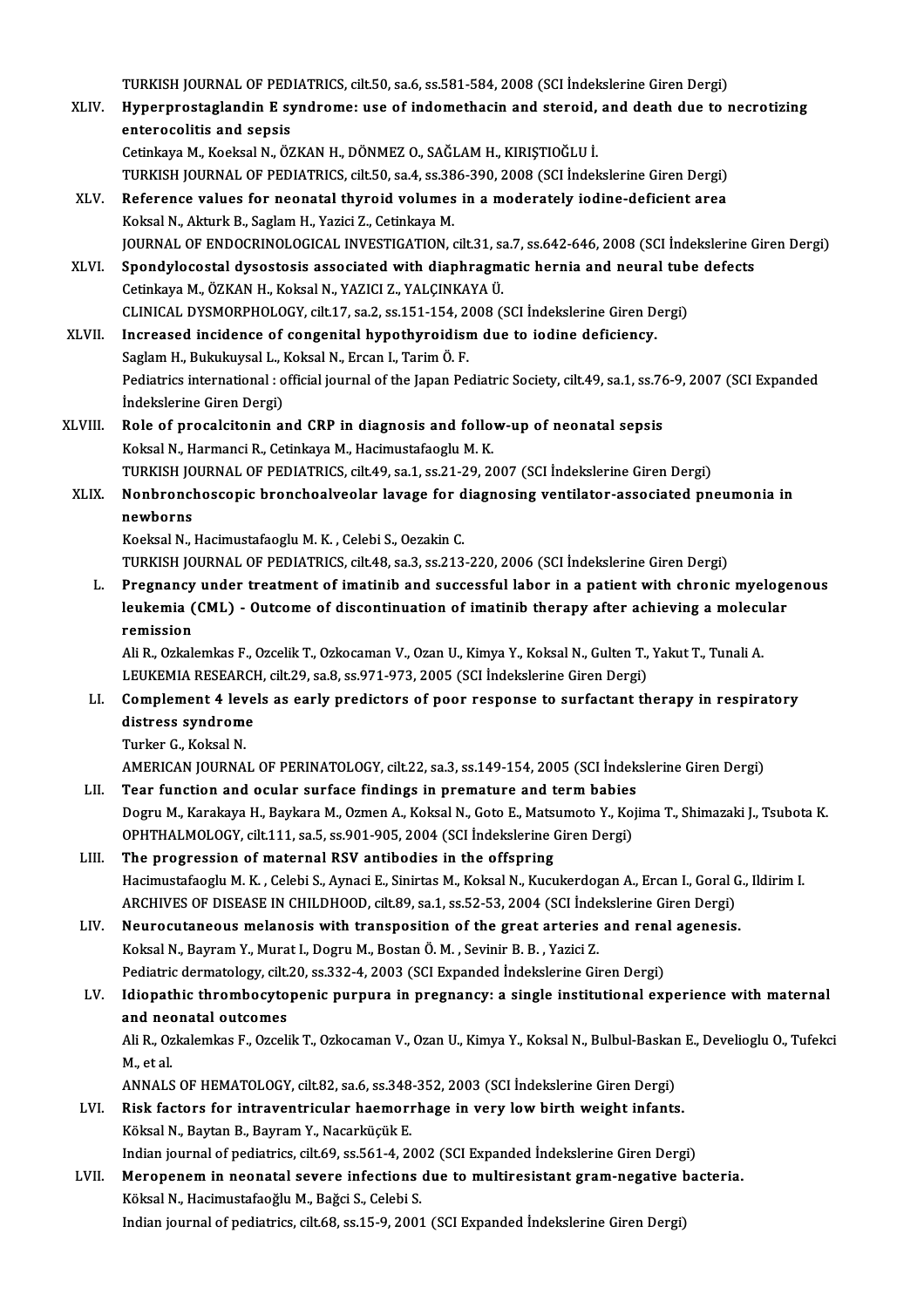- LVIII. False results of latex agglutination tests. Hacimustafaoglu M., Koksal N., Okan M., Tarim Ö. F. False results of latex agglutination tests.<br>Hacimustafaoglu M., Koksal N., Okan M., Tarim Ö. F.<br>Indian journal of pediatrics, cilt.68, ss.99, 2001 (SCI Expanded İndekslerine Giren Dergi)<br>Congrana of the unner extremity in LIX. Gangrene of the upper extremity in the newborn<br>Ozgenel G., Akin S., Uysal A., Koksal N., Ozcan M. Indian journal of pediatrics, cilt.68, ss.99, 2001<br>Gangrene of the upper extremity in the no<br>Ozgenel G., Akin S., Uysal A., Koksal N., Ozcan M.<br>FUROPEAN JOURNAL OF PLASTIC SURCERY sil Gangrene of the upper extremity in the newborn<br>Ozgenel G., Akin S., Uysal A., Koksal N., Ozcan M.<br>EUROPEAN JOURNAL OF PLASTIC SURGERY, cilt.23, sa.8, ss.429-431, 2000 (SCI İndekslerine Giren Dergi)<br>Transiant banatitis B. s
	-
	- Ozgenel G., Akin S., Uysal A., Koksal N., Ozcan M.<br>EUROPEAN JOURNAL OF PLASTIC SURGERY, cilt.23, sa.8, ss.429-431, 2000 (SCI İndekslerine G<br>LX. Transient hepatitis B surface antigenemia after neonatal hepatitis B immun EUROPEAN JOURNAL OF PLAS<br>Transient hepatitis B surfa<br>Koksal N., Altinkaya N., Perk Y.<br>ACTA BAEDIATBICA silt 85 SS LX. Transient hepatitis B surface antigenemia after neonatal hepatitis B immunization<br>Koksal N., Altinkaya N., Perk Y.

Koksal N., Altinkaya N., Perk Y.<br>ACTA PAEDIATRICA, cilt.85, sa.12, ss.1501-1502, 1996 (SCI İndekslerine Giren Dergi)<br>LXI. TC-99M HMPAO BRAIN SPECT COMPARED TO CT AND EEG AFTER SEIZURES IN CHILDHOOD<br>ALBER E KOKSAL N. ACTA PAEDIATRICA, cilt.85, sa.12, ss.1501-1502, 1996 (SCI İndekslerine Giren Dergi)<br>TC-99M HMPAO BRAIN SPECT COMPARED TO CT AND EEG AFTER SEIZURES IN CH<br>ALPER E., KOKSAL N., HACIMUSTAFAOGLUM. K. , AKBUNAR T., ERALP O.<br>CLIN TC-99M HMPAO BRAIN SPECT COMPARED TO CT AND EEG AFTER SEIZURES IN CH<br>ALPER E., KOKSAL N., HACIMUSTAFAOGLU M. K. , AKBUNAR T., ERALP O.<br>CLINICAL NUCLEAR MEDICINE, cilt.20, sa.9, ss.803-806, 1995 (SCI İndekslerine Giren Derg

### Diğer Dergilerde Yayınlanan Makaleler

Iger Dergilerde Yayınlanan Makaleler<br>I. Effects of Early Aggressive Total Parenteral Nutrition on Biochemical Parameters Outcome in<br>Rusteum Infente Preterm Infants<br>Preterm Infants<br>Ö<sup>777AN H</sup>. Beselt A Effects of Early Aggressive Total Parenteral Nut<br>Preterm Infants<br>ÖZKAN H., Basak M. F. , Koksal N., Dorum B., Cakir S. C.<br>CUNCEL PEDIATRL JOURNAL OF CURRENT PEDIATRIC

Preterm Infants<br>ÖZKAN H., Basak M. F. , Koksal N., Dorum B., Cakir S. C.<br>GUNCEL PEDIATRI-JOURNAL OF CURRENT PEDIATRICS, cilt.17, sa.3, ss.337-349, 2019 (ESCI İndekslerine Giren ÖZKAN<br>GUNCE<br>Dergi)<br>Inculir GUNCEL PEDIATRI-JOURNAL OF CURRENT PEDIATRICS, cilt.17, sa.3, ss.337-349, 2019 (ESCI İndekslerine<br>Dergi)<br>II. Insulin-Like Growth Factor-1 and Morbidities of Prematurity: Bronchopulmonary Dysplasia,<br>Petipenathy of Prematuri

- Dergi)<br>Insulin-Like Growth Factor-1 and Morbidities of Prematurity: Bronchopulmonary Dyspl:<br>Retinopathy of Prematurity, Intraventricular Hemorrhage and Necrotizing Enterocolitis<br>RePUM R.A., Koksal N. ÖZKAN H. Cakir S.C., V Retinopathy of Prematurity, Intraventricular Hemorrhage and Necrotizing Enterocolitis GUNCEL PEDIATRI-JOURNAL OF CURRENT PEDIATRICS, cilt.17, sa.2, ss.189-199, 2019 (ESCI İndekslerine Giren<br>Dergi) DoRUM B. A., Koksal N., ÖZKAN H., Cakir S. C., Yilmaz C., ÖZGÜR T., BUDAK F. GUNCEL PEDIATRI-JOURNAL OF CURRENT PEDIATRICS, cilt.17, sa.2, ss.189-199, 2019 (ESCI İndekslerine Giren<br>Dergi)<br>III. İnsülin Benzeri Büyüme Faktörü-1 ve Premature Morbiditeleri: Bronkopulmoner Displazi, Premature<br>Petinopoti
- Dergi)<br>İnsülin Benzeri Büyüme Faktörü-1 ve Premature Morbiditeleri: E<br>Retinopatisi, İntraventriküler Kanama ve Nekrotizan Enterokolit<br>DOPUM B.A., KÖKSAL E.N., ÖZKAN H. GAKIR S.G., VU MAZ G. ÖZGÜR T. İnsülin Benzeri Büyüme Faktörü-1 ve Premature Morbiditeleri: Bronkopul<br>Retinopatisi, İntraventriküler Kanama ve Nekrotizan Enterokolit<br>DORUM B. A. , KÖKSAL F. N. , ÖZKAN H., ÇAKIR S. Ç. , YILMAZ C., ÖZGÜR T., BUDAK F.<br>CÜNC Retinopatisi, İntraventriküler Kanama ve Nekrotizan Enterokolit<br>DORUM B. A. , KÖKSAL F. N. , ÖZKAN H., ÇAKIR S. Ç. , YILMAZ C., ÖZGÜR T., BUDAK F<br>GÜNCEL PEDİATRİ, cilt.17, ss.189-199, 2019 (Diğer Kurumların Hakemli Dergile DORUM B. A., KÖKSAL F. N., ÖZKAN H., ÇAKIR S. Ç., YILMAZ C., ÖZ<br>GÜNCEL PEDİATRİ, cilt.17, ss.189-199, 2019 (Diğer Kurumların H.<br>IV. The Problems of Late Preterm Infants in Neonatal Period<br>Colin S. G. Dorum B. A., Koksal N.
- GÜNCEL PEDİATRİ, cilt.17, ss.189-199, 2019 (Diğer Kurumların Hamid Period<br>The Problems of Late Preterm Infants in Neonatal Period<br>Cakir S. C. , Dorum B. A. , Koksal N., ÖZKAN H., Coskun M., Ozcan N.<br>CUNCEL PEDIATRI JOURNAL The Problems of Late Preterm Infants in Neonatal Period<br>Cakir S. C. , Dorum B. A. , Koksal N., ÖZKAN H., Coskun M., Ozcan N.<br>GUNCEL PEDIATRI-JOURNAL OF CURRENT PEDIATRICS, cilt.16, sa.1, ss.2-18, 2018 (ESCI İndekslerine Gi Cakir S. C. , Dorum B. A. , Koksal N., ÖZKAN H., Coskun M., Ozcan N.<br>GUNCEL PEDIATRI-JOURNAL OF CURRENT PEDIATRICS, cilt16, sa.1, ss.2-18, 2018 (ESCI İndekslerine Giren I<br>V. Turkish Neonatal Society guideline on the ma
- GUNCEL<br>Turkish<br>infants<br>Kekeal M V. Turkish Neonatal Society guideline on the management of patent ductus arteriosus in preterm<br>infants<br>Koksal N., Aygun C., Uras N.

TURK PEDIATRI ARSIVI-TURKISH ARCHIVES OF PEDIATRICS, cilt.53, 2018 (ESCI İndekslerine Giren Dergi)

VI. Nöral Tüp Defektli Yenidoğanların Kısa Dönem Sonuçları TURK PEDIATRI ARSIVI-TURKISH ARCHIVES OF PEDIATRICS, cilt.53, 2018 (ESCI İndekslerine Giren De<br>Nöral Tüp Defektli Yenidoğanların Kısa Dönem Sonuçları<br>çakır s. ç. , DORUM B. A. , ÖZKAN H., TAŞKAPILIOĞLU M. Ö. , KÖKSAL F. N. Nöral Tüp Defektli Yenidoğanların Kısa Dönem Sonuç<br>çakır s. ç. , DORUM B. A. , ÖZKAN H., TAŞKAPILIOĞLU M. Ö. , K<br>Güncel Pediatri, 2018 (Diğer Kurumların Hakemli Dergileri)<br>Shert Term Clinisal Qutsemes ef Newberns Whe Hey çakır s. ç. , DORUM B. A. , ÖZKAN H., TAŞKAPILIOĞLU M. Ö. , KÖKSAL F. N. , tütüncü tok<br>Güncel Pediatri, 2018 (Diğer Kurumların Hakemli Dergileri)<br>VII. Short-Term Clinical Outcomes of Newborns Who Have Neural Tube Defects<br>C

Güncel Pediatri, 2018 (Diğer Kurumların Hakemli Dergileri)<br>Short-Term Clinical Outcomes of Newborns Who Have Neural Tube Defect:<br>Cakir S. C. , Dorum B. A. , Ozkan H., Taskapilioglu O., Koksal N., Toker R. T. , Okan M. S.<br>C VII. Short-Term Clinical Outcomes of Newborns Who Have Neural Tube Defects<br>Cakir S. C., Dorum B. A., Ozkan H., Taskapilioglu O., Koksal N., Toker R. T., Okan M. S.<br>GUNCEL PEDIATRI-JOURNAL OF CURRENT PEDIATRICS, cilt.16, sa Cakir S<br>GUNCE<br>Dergi)<br>PRIIE GUNCEL PEDIATRI-JOURNAL OF CURRENT PEDL<br>Dergi)<br>VIII. BRUE - Brief Resolved Unexplained Events

- Dergi)<br><mark>BRUE Brief Resolve</mark><br>Dorum B.A., Koksal N.<br>CUNCEL PEDIATPLIOU BRUE - Brief Resolved Unexplained Events<br>Dorum B. A. , Koksal N.<br>GUNCEL PEDIATRI-JOURNAL OF CURRENT PEDIATRICS, cilt.16, sa.2, ss.170-180, 2018 (ESCI İndekslerine Giren<br>Dorgi) Dorum<br>GUNCE<br>Dergi)<br>Mekan GUNCEL PEDIATRI-JOURNAL OF CUR<br>Dergi)<br>IX. Mekanik Ventilasyondan Ayırma<br>DOPUM B.A. KÖKSALE N
- Dergi)<br><mark>Mekanik Ventilasyondan</mark><br>DORUM B. A. , KÖKSAL F. N.<br>Türkiye Klinilderi Bedistrik I DORUM B. A. , KÖKSAL F. N.<br>Türkiye Klinikleri Pediatrik Bilimler Dergisi, cilt.14, sa.3, ss.278-284, 2018 (Diğer Kurumların Hakemli Dergileri)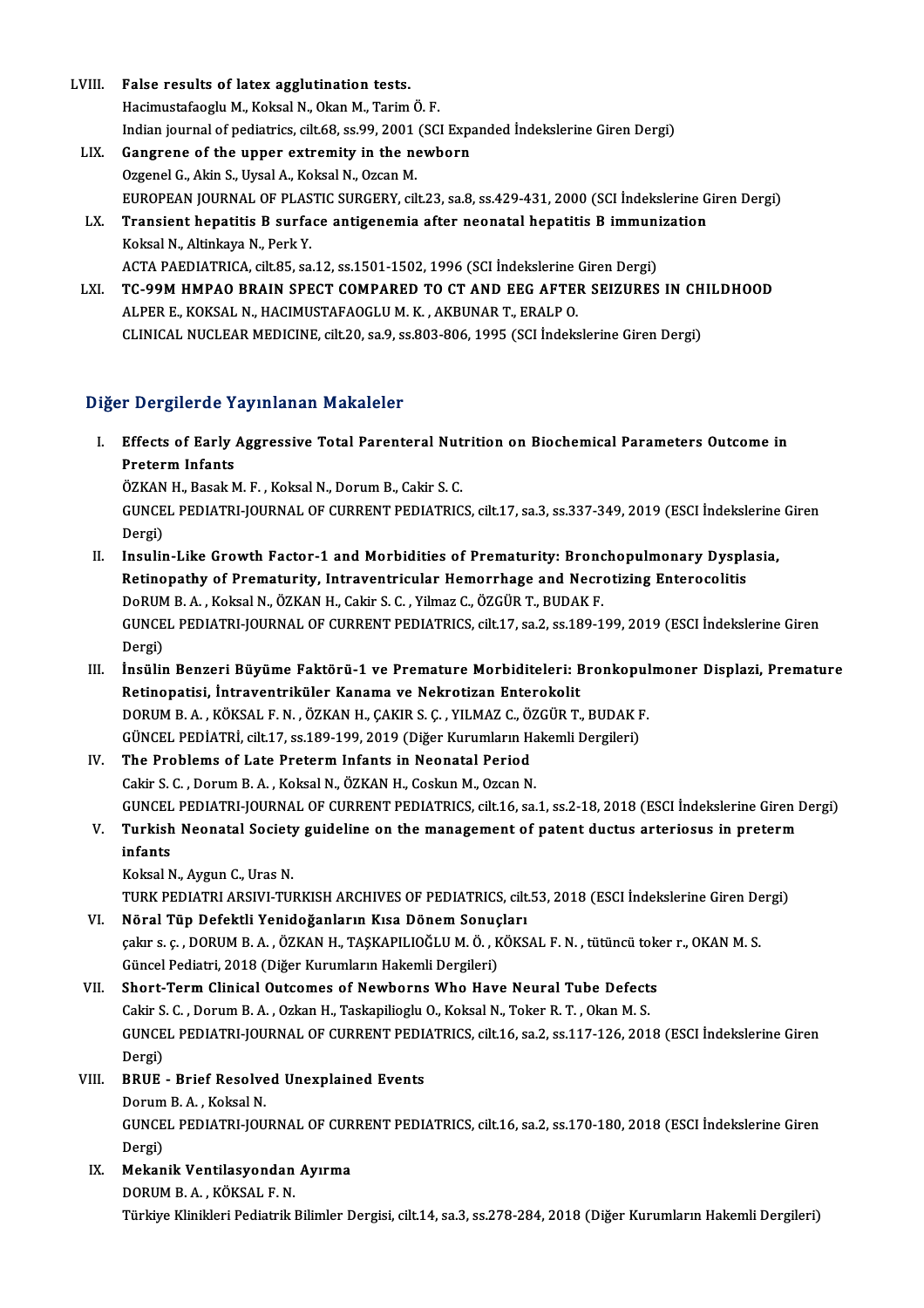| Χ.     | Escobar syndrome non lethal multiple pytergium syndrome case report                                          |
|--------|--------------------------------------------------------------------------------------------------------------|
|        | DORUM B. A., ÖZKAN H., KÖKSAL F. N.                                                                          |
|        | Medicine Science International Mediacal Journal, 2017 (Diğer Kurumların Hakemli Dergileri)                   |
| XI.    | Congenital Diaphragmatic Hernia: Ten-Year Single Center Results                                              |
|        | Dorum B. A., Cakir S. C., Yakut U., ÖZKAN H., GÜRPINAR A. N., Koksal N.                                      |
|        | GUNCEL PEDIATRI-JOURNAL OF CURRENT PEDIATRICS, cilt.15, sa.3, ss.1-13, 2017 (ESCI İndekslerine Giren Dergi)  |
| XII.   | <b>Stromme Syndrome: New Clinical Features</b>                                                               |
|        | DORUM B. A., ŞANAL I., ÖZKAN H., KIRIŞTIOĞLU İ., KÖKSAL F. N.                                                |
|        | APSP J CASE REP, 2017 (Diğer Kurumların Hakemli Dergileri)                                                   |
| XIII.  | Konjenital Diyafragma Hernisi: On Yıllık Tek Merkez Sonuçları                                                |
|        | DORUM B. A., ÇAKIR S. Ç., YAKUT U., ÖZKAN H., GÜRPINAR A. N., KÖKSAL F. N.                                   |
|        | GÜNCEL PEDİATRİ, cilt.15, sa.3, ss.1-17, 2017 (Diğer Kurumların Hakemli Dergileri)                           |
| XIV.   | Escobar syndrome non lethal multiple pterygium syndrome case report                                          |
|        | DORUM B.A., ÖZKAN H., KÖKSAL F.N.                                                                            |
|        | Medicine ScienceInternationalMedical Journal, 2017 (Diğer Kurumların Hakemli Dergileri)                      |
| XV.    | Class I pentalogy of Cantrell: a rare case report                                                            |
|        | DORUM B. A., ÖZKAN H., KÖKSAL F. N., DENKBOY Y.                                                              |
|        | The European Research Journal, 2017 (Diğer Kurumların Hakemli Dergileri)                                     |
| XVI.   | Results of Thyroid Function Tests in Premature Infants                                                       |
|        | Dogan P., Bagci O., Koksal N., ÖZKAN H., Varal I. G., EREN E., Canbolat C., SAĞLAM H.                        |
|        | GUNCEL PEDIATRI-JOURNAL OF CURRENT PEDIATRICS, cilt.14, sa.1, ss.10-17, 2016 (ESCI Indekslerine Giren        |
|        | Dergi)                                                                                                       |
| XVII.  | Stenotrophomonas maltophilia Outbreak in Neonatal Intensive Care Unit and Outbreak Management                |
|        | Cetin B. S., ÇELEBİ S., ÖZKAN H., Koksal N., Sali E., Celik T., Topcu M., ASLAN M. T., Hacimustafaoglu M. K. |
|        | JOURNAL OF PEDIATRIC INFECTION, cilt.9, sa.4, ss.147-152, 2015 (ESCI Indekslerine Giren Dergi)               |
| XVIII. | Congenital Heart Diseases Followed in Our Neonatal Intensive Care Unit: Frequency, Risk Factors              |
|        | and Prognosis                                                                                                |
|        | Varal I. G., Koksal N., ÖZKAN H., Bostan O., Siginak I. S., Bagci O., Dogan P., Uysal F.                     |
|        | GUNCEL PEDIATRI-JOURNAL OF CURRENT PEDIATRICS, cilt.13, sa.3, ss.159-164, 2015 (ESCI İndekslerine Giren      |
|        | Dergi)                                                                                                       |
| XIX.   | Geçici Takipneli Yenidoğan Olguların İrdelenmesi                                                             |
|        | KÖKSAL F. N., Bayram Y., Oğuzhan D.                                                                          |
|        | Uludağ Üniv. Tıp Fak. Dergisi, cilt.28, 2002 (Diğer Kurumların Hakemli Dergileri)                            |

# oludag oniv. Tip rak. Dergisi, citt.28, 2002 (Diger Kurumların Hakemli Dergileri)<br>Hakemli Kongre / Sempozyum Bildiri Kitaplarında Yer Alan Yayınlar

- akemli Kongre / Sempozyum Bildiri Kitaplarında Yer<br>I. NEONATAL HERPES MENINGOENSEFALİTİ OLGU SUNUMU<br>KARAAĞACE, KOCAFLE SİVRİKAYA YU DIRIM C ÜSTÜN FLMAS XARA ROLIŞLO") OSMIYOLIY'NIN DIRIRI TRUSPUTTIYLI TOP TIRM TUJTIRIM.<br>NEONATAL HERPES MENİNGOENSEFALİTİ OLGU SUNUMU<br>KARAAĞAÇ E., KOCAEL F., SİVRİKAYA YILDIRIM C., ÜSTÜN ELMAS K., ÖZKAN H., ÇELEBİ S., HACIMUSTAFAOĞLU M. <mark>NEONATAL HERPES MEN</mark><br>KARAAĞAÇ E., KOCAEL F., Sİ<br>K. , BODUR M., KÖKSAL F. N.<br>19. Uludağ Bodiatri Kıs Kong KARAAĞAÇ E., KOCAEL F., SİVRİKAYA YILDIRIM C., ÜSTÜN EL<br>K. , BODUR M., KÖKSAL F. N.<br>18. Uludağ Pediatri Kış Kongresi, Türkiye, 13 - 16 Mart 2022<br>Malihdan Kafaktör Eksikliği Tin A Olsusu K., BODUR M., KÖKSAL F. N.<br>18. Uludağ Pediatri Kış Kongresi, Türkiye, 13 - 16 Mart 2022<br>II. Molibden Kofaktör Eksikliği Tip A Olgusu
- 18. Uludağ Pediatri Kış Kongresi, Türkiye, 13 16 Mart 2022<br><mark>Molibden Kofaktör Eksikliği Tip A Olgusu</mark><br>TOPU T., SİVRİKAYA YILDIRIM C., BODUR M., ERDÖL Ş., KOCAEL F., ÖZKAN H., KÖKSAL F. N.<br>18. Uludağ Pediatri Kış Kongresi Molibden Kofaktör Eksikliği Tip A Olgusu<br>TOPU T., SİVRİKAYA YILDIRIM C., BODUR M., ERDÖL Ş., K<br>18. Uludağ Pediatri Kış Kongresi, Türkiye, 13 Mart 2022<br>Konyülsiyenle Celen Hastada Nanketatik Hinersli TOPU T., SİVRİKAYA YILDIRIM C., BODUR M., ERDÖL Ş., KOCAEL<br>18. Uludağ Pediatri Kış Kongresi, Türkiye, 13 Mart 2022<br>III. Konvülziyonla Gelen Hastada Nonketotik Hiperglisinemi<br>CÜNEV VARAL İ. SAĞLAM H. GAKIR E. B. KÖKSAL E.N.
- 18. Uludağ Pediatri Kış Kongresi, Türkiye, 13 Mart 2022<br>Konvülziyonla Gelen Hastada Nonketotik Hiperglisinemi<br>GÜNEY VARAL İ., SAĞLAM H., ÇAKIR E. P. , KÖKSAL F. N. , BODUR M., ÖZDEMİR R.<br>7. Uludağ Pediatri Kış Kongresi, Tü Konvülziyonla Gelen Hastada Nonketotik Hiperglisiı<br>GÜNEY VARAL İ., SAĞLAM H., ÇAKIR E. P. , KÖKSAL F. N. , B<br>7. Uludağ Pediatri Kış Kongresi, Türkiye, 6 - 09 Mart 2011

### Desteklenen Projeler